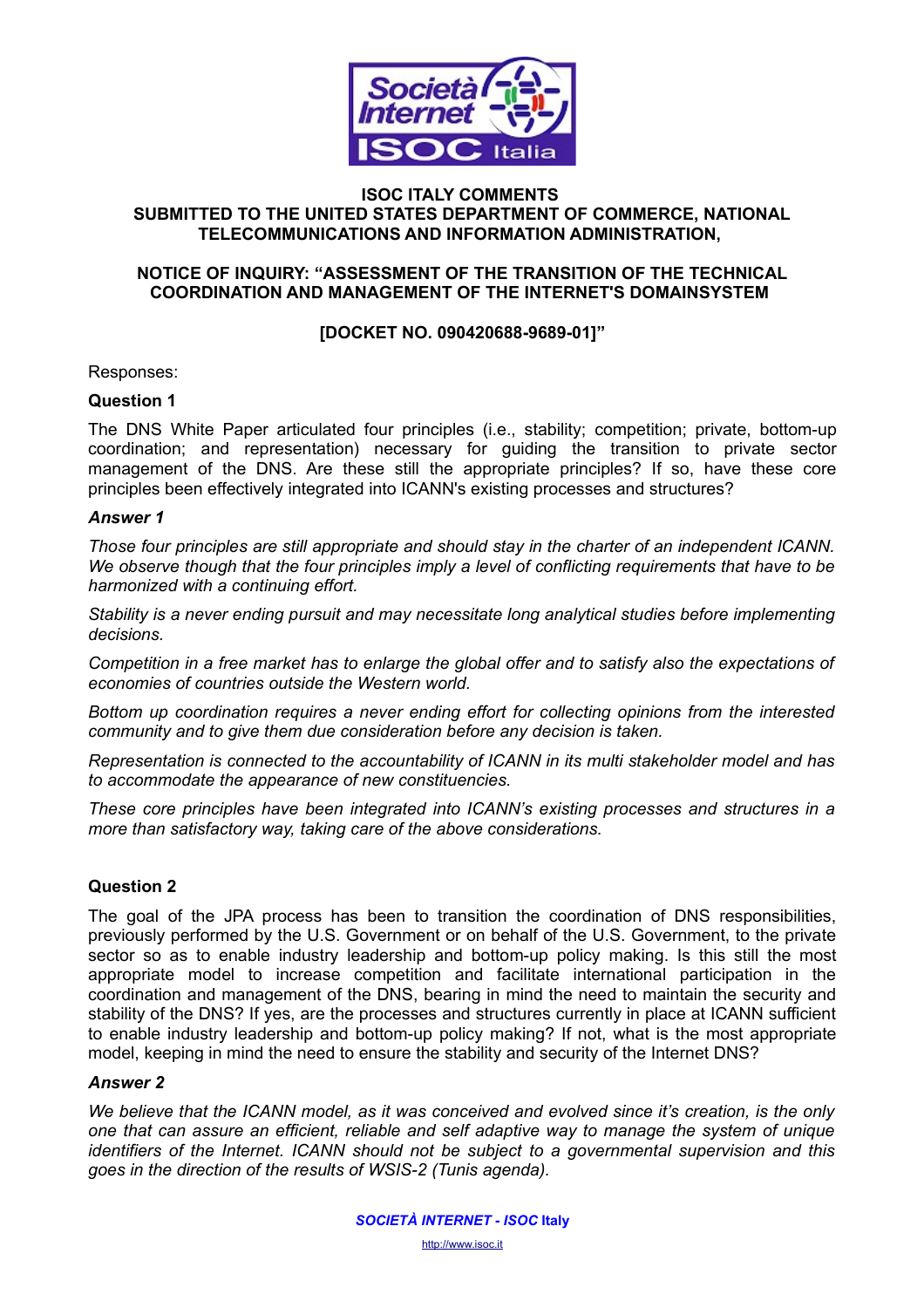*The fact that the supervision of a single government ends should not mean that a multitude of governments should replace the supervision exercised, up to now, by the Department of Commerce of the US Government.*

*We know that the end of the JPA will not change the arrangements of the contract between the NTIA and IANA, through which ICANN staff are authorized to insert domain names to the root zone. It will not change the cooperative arrangement that the US Government has with Verisign Corporation to manage the 'A' root server. We have the opinion that the process of internationalizing and managing the unique identifiers of the Internet is a process that will need time and the accomplishment of further steps. We recognize that the completion of JPA is an important step in the direction of the recommendations of the WSIS, that has also a relevant political significance.* 

*Since ICANN has been created, no alternative credible models have been agreed nor tested.*

*Not all the governments agree on the principle of the industry leadership accompanied by a bottom up decision making process, but almost all the countries in Western World believe that this is the unique approach that will guarantee the safe evolution of the Internet.*

*The presence of GAC inside the structure of ICANN will assure that the voice of the governments is heard in the decision making mechanisms of ICANN, maintaining a soft governmental presence, able to intervene only if and when problems arise. The GAC will have to evolve in order to improve his performance and to contribute to the accountability of ICANN.*

## **Question 3**

The original agreement and the first six amendments to the JPA contained a series of core tasks, and in some cases, date-specific milestones. Have these tasks been accomplished and have these milestones been met? If not, what remains and what steps should be taken to successfully address them?

## *Answer 3*

*The tasks in consideration are de facto moving targets and therefore the judgment is to assert if they have been achieved in a satisfactory way. We have to recall that the process for the internationalization of the management of DNS is a process that will have continuous space for improvements. Our answer is that the tasks have been accomplished by ICANN in a more than satisfactory degree.*

## **Question 4**

In 2006, the focus on specific milestones was adjusted to a series of broad commitments endorsed by the ICANN Board as an annex to the JPA. Specifically, ICANN committed to take action on the responsibilities set out in the Affirmation of Responsibilities established in ICANN Board Resolution 06.71, dated September 25, 2006.\12\ Those responsibilities included activities in the following categories: security and stability, transparency, accountability, root server security and relationships, TLD management, multi-stakeholder model, role of governments, IP addressing, corporate responsibility, and corporate administrative structure. What steps has ICANN taken to meet each of these responsibilities? Have these steps been successful? If not, what more could be done to meet the needs of the community served in these areas?

## *Answer 4*

*ICANN constituted the President's Strategic Committee, which has produced two versions of a report aiming at providing the plan for evolution of ICANN's in order to:*

- *1. be safeguarded against capture,*
- *2. be accountable and responsive to its multi-stakeholder communities,*
- *3. meet the needs of the global Internet community of the future,*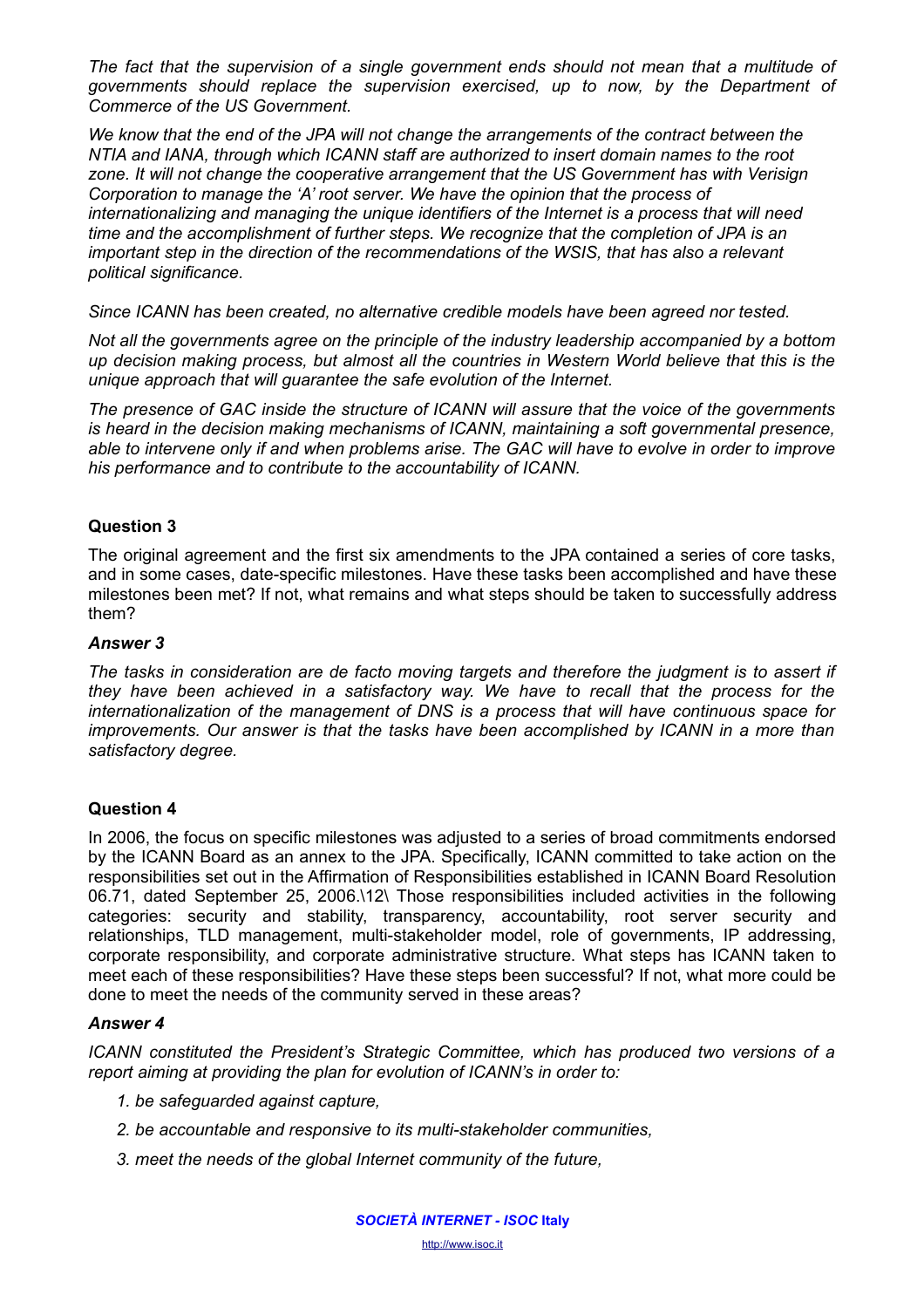- *4. be a functionally and operationally secure organization,*
- *5. maintain its focus on ensuring safe and stable operations relating to the unique identifiers of the Internet.*

*The final recommendation "The Way Forward" has been published on June 3rd to be submitted to the Board, and it is still undergoing public consultations. The Board is expected to conduct a debate at the next ICANN meeting on the last week of June, before adopting or revising the recommended actions.*

*In the mean time the Board has progressed in the 10 responsibilities adopted by the Board in 2006, when the JPA was signed.* 

*So, we can say that the steps that ICANN has carried on are in a good progress and have to be considered adequate.*

## **Question 5**

The current JPA called for NTIA to conduct a mid-term review.

That review revealed that ICANN needed to take further steps to increase institutional confidence related to long-term stability, accountability, responsiveness, continued private sector leadership, stakeholder participation, increased contract compliance, and enhanced competition. What steps has ICANN taken to address the concerns expressed in the mid-term review process? Have these steps been successful? If not, what more could be done to meet the needs of the community served in these areas?

#### *Answer 5*

*The answer is positive. We remember that ISOC Italy gave a positive evaluation of ICANN's achievements in occasion of the "mid term review".*

# **Question 6**

The JPA between the Department of Commerce and ICANN is an agreement by mutual consent to effectuate the transition of the technical coordination and management of the Internet DNS in a manner that ensures the continued stability and security of the Internet DNS. Has sufficient progress been achieved for the transition to take place by September 30, 2009? If not, what should be done? What criteria should be used to make that determination?

## *Answer 6*

*We believe that significant progress has been achieved to ensure the continued stability and security of the Internet DNS for the transition to take place.*

## **Question 7**

Given the upcoming expiration of the JPA, are there sufficient safeguards in place to ensure the continued security and stability of the Internet DNS, private sector leadership, and that all stakeholder interests are adequately taken into account? If yes, what are they? Are these safeguards mature and robust enough to ensure protection of stakeholder interests and the model itself in the future? If no, what additional safeguards should be put in place?

## *Answer 7*

*The answer is yes; no doubt ICANN has top level technical capabilities and may rely on a network of external relations of absolute excellence (like IETF, IAB, ITU, UNESCO, WIPO, etc.) to assure the continued security and stability of the Internet DNS. Concerning the other aspects connected to the protection of stakeholders interests, the guarantee is also strong.* 

**Question 8**